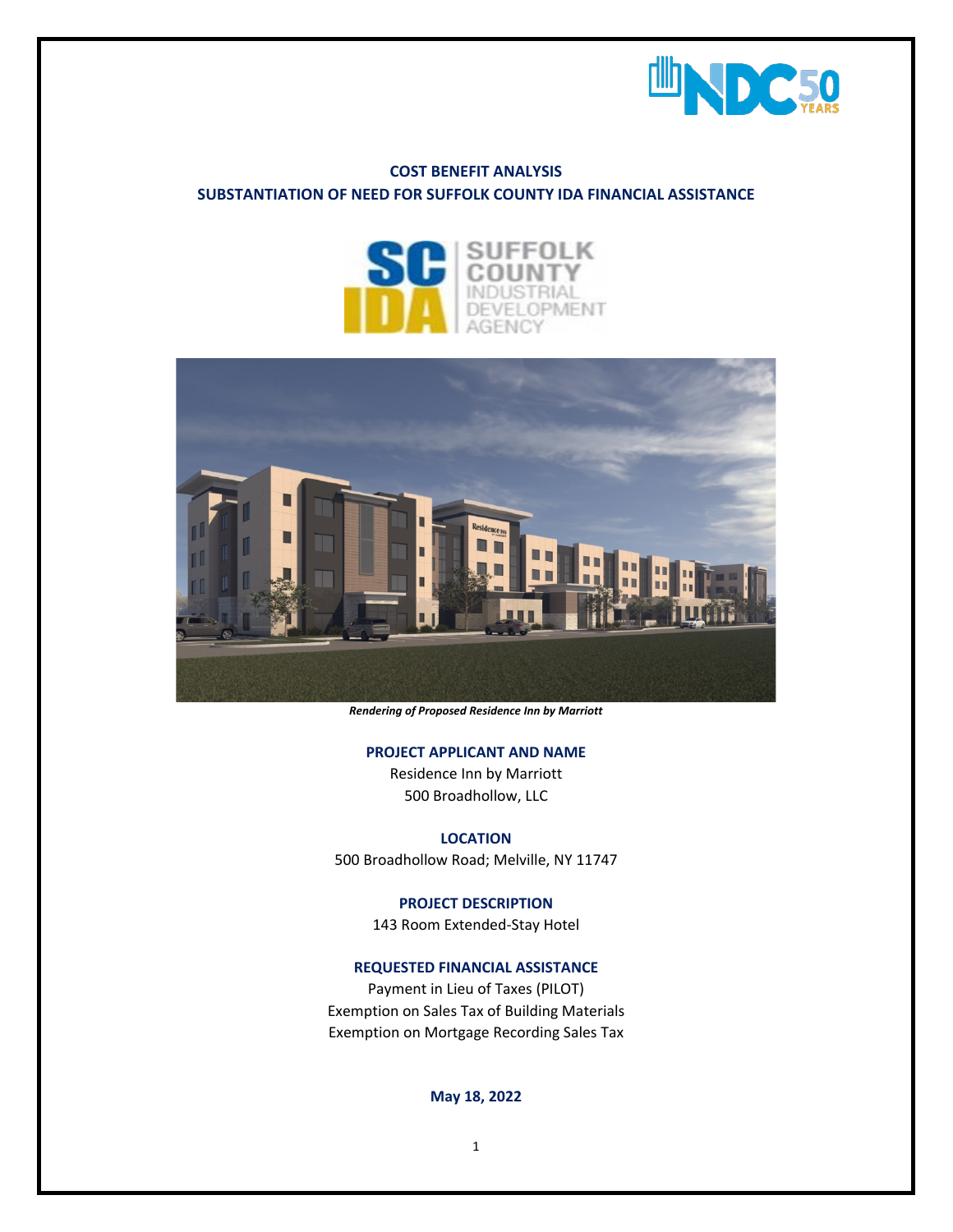

The National Development Council ("NDC") has an on-going engagement with Suffolk County Department of Economic Development and Planning (the County). NDC is a national not-for-profit economic development entity that provides development finance advisory services to municipalities throughout the country. NDC is routinely requested to analyze financial structures of proposed developments and determine the appropriateness of direct financial assistance or incentives. As part of the contract with the County, Suffolk County Industrial Development Agency (the "IDA") occasionally requests NDC to review applications for tax assistance. The purpose of this memo is to describe NDC's project understanding and findings regarding the proposed Huntington Village Hotel Partners, LLC project.

### **I. PROJECT SUMMARY**

500 Broadhollow, LLC (the "applicant" and "developer"), is applying for financial assistance for a proposed extended-stay hotel project in Melville, NY.



*Additional Digital Rendering of Residence Inn Exterior*

The application requests a sales tax and a mortgage recording tax exemption in addition to a payment inlieu of taxes ("PILOT"). The company is newly formed entity to develop the proposed extended-stay hotel in Melville. The proposed Residence Inn by Marriott will operate as the most recently built hotel in the Melville and Plainview hamlets within the Town of Huntington. A newly constructed lodging facility with a strong national brand affiliation and modern designs and décor is anticipated to attract leisure and corporate-transient travelers.

The group's principal investors, Rosario Cassata and George Tsunis, are two accomplished Long Islandbased developers well experienced with hotel development. Cassata has developed and currently operates more than 1,100 residential rental units across Suffolk County and Tsunis has developed, acquired, repositioned, renovated, and operated hotels throughout the Northeast for the last 14 years and is currently managing ten flag (Marriott, Hilton, InterContinental Hotels Group (IHG)) properties.

The Developer requested a property tax exemption in the form of a 20-year PILOT. After a review of the application, a 15-year PILOT is proposed with a schedule that starts with a 90% abatement for the first two years of operations. In its third operating year, the abatement drops to 50% and decreases by an even 4.0% annually over the remainder of the 15-year period.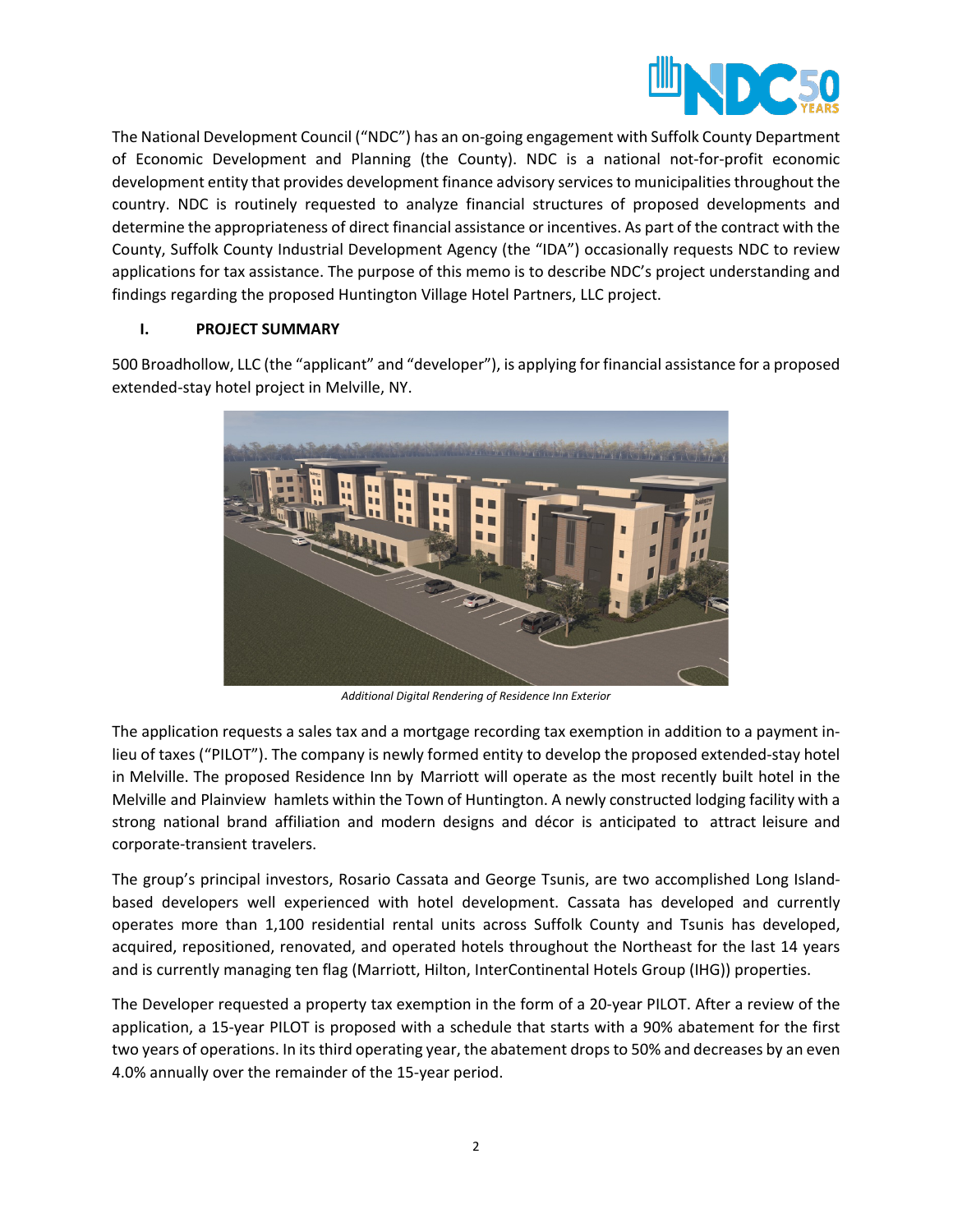

The project site, which includes a vacant one-story office building, is now under contract for purchase by the developer. The subject site was last purchased in 1979 by Gershon Gershoni Diamond Corporation, which has owned it since that time.



*Melville, NY Satellite Image of Site*

The subject parcel is a 3.0-acre site containing a vacant one-story office building that will be demolished by the applicant and replaced with a 103,555 square foot, four-story, 143-room extended stay hotel. The property will include a breakfast dining area, 620 square feet of meeting space, an outdoor pool, an outdoor sundeck, an outdoor patio and barbecue area, a fitness room, a lobby workstation, a market pantry, and a guest laundry room. The property will also contain 148 surface level parking spaces.



*View of Subject Site from Western Edge View of Neighborhood*

### **II. SOURCES & USES**

The developer hopes to be able 143-room extended-stay hotel development will be financed with a conventional debt (66%) and equity (34%) capital structure. The developer reports that securing financing for new hotels, with the hospitality industry reeling from the severe market impacts from COVID-19, is highly challenging. It reports that the commercial lending market has adjusted underwriting standards for risk mitigation and that commercial construction debt may be sized at lower (50% – 60%) loan to cost ratios, thereby increasing investment equity requirements. The budget is approximately \$39.4 million.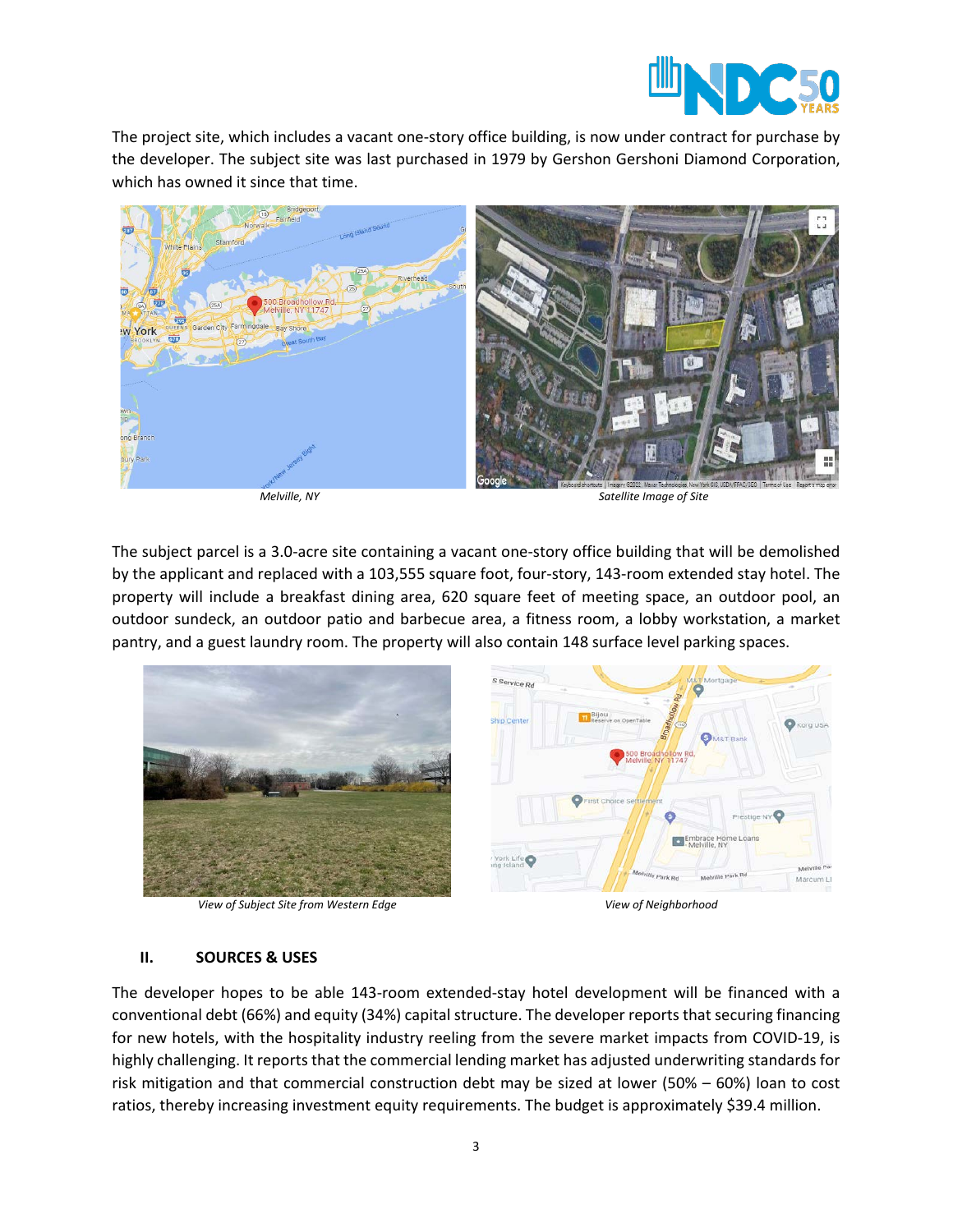

The summarized sources and uses are presented below.

| <b>USES OF FUNDS</b>                    | Amount       | Per Unit  | %    |
|-----------------------------------------|--------------|-----------|------|
| <b>Acquisition Related Costs</b>        | \$8,580,000  | \$60,000  | 22%  |
| <b>Building Construction</b>            | \$25,000,000 | \$174,825 | 63%  |
| <b>Furniture Fixtures and Equipment</b> | \$4,500,000  | \$31,469  | 11%  |
| Soft Costs                              | \$600,000    | \$4,196   | 2%   |
| <b>Financing Costs</b>                  | \$400,000    | \$2,797   | 1%   |
| Legal/Closing Costs                     | \$300,000    | \$2,098   | 1%   |
| <b>TOTAL</b>                            | \$39,380,000 | \$275,385 | 100% |
|                                         |              |           |      |
| <b>SOURCES OF FUNDS</b>                 | Amount       | Per Unit  | %    |
| Loan                                    | \$26,000,000 | \$181,818 | 66%  |
| Equity                                  | \$13,380,000 | \$93,566  | 34%  |
| <b>TOTAL</b>                            | \$39,380,000 | \$275,385 | 100% |

The development budget measured in absolute dollars (\$39.4 million) and cost per key (\$275K) are high, above what other comparable hotels that have been placed into the market in recent past. The development team attributes the high costs to land costs (\$60K per key) as well as soaring construction costs and building material costs. The developer has not yet closed on the land. It has an option and is subject to securing the necessary financing.

#### **III. SUMMARIZED BENEFITS PACKAGE**

The Town of Huntington Assessor's Office Tax Estimate itemizes "as-is" taxes currently at \$15,693, and based upon the proposed improvements, the "as complete" taxes would be \$411,505. NDC used the Town Assessor estimates in its analysis. Paying full taxes at the estimated amount from year 1, before the property reaches stabilization, would render the extended-stay hotel development financially challenging. Without a PILOT schedule that provides a reasonable phase-in schedule to full taxes, the developer would have difficulty accessing the necessary debt and equity, as some of the underwriting and market investment return metrics fall short of expectations.

The Tax Benefit Summary below includes the PILOT as recommended as part of this analysis, as well as the estimated materials sales tax and mortgage recording tax exemptions.

| <b>TAX BENEFIT SUMMARY</b>        |              |  |                                          |     |              |  |  |  |
|-----------------------------------|--------------|--|------------------------------------------|-----|--------------|--|--|--|
| <b>IDA RELATED PROPERTY TAXES</b> |              |  | <b>SALES TAX EXEMPTION</b>               |     |              |  |  |  |
| <b>Current Taxes</b>              | \$26,155     |  | <b>Construction Cost</b>                 |     | \$25,000,000 |  |  |  |
| As Complete Taxes @ 2022 rate     | \$411,505    |  | <b>Value of Building Materials</b>       | 60% | \$15,000,000 |  |  |  |
| Multiplier                        | 15.73 x      |  | Equipment                                |     | \$4,500,000  |  |  |  |
| <b>PILOT Over 15 Year Term</b>    | \$4,074,771  |  | Sales Tax Rate                           |     | 8.625%       |  |  |  |
| <b>PILOT Savings Over Term</b>    | \$2,097,804  |  | Value of Exemption on Building Materials |     | \$1,681,875  |  |  |  |
|                                   |              |  |                                          |     |              |  |  |  |
| <b>MORTGAGE RECORDING TAX</b>     |              |  |                                          |     |              |  |  |  |
| Mortgage                          | \$26,000,000 |  |                                          |     |              |  |  |  |
| Mortgage Recording Tax            | 0.75%        |  |                                          |     |              |  |  |  |
| Value of Exemption                | \$195,000    |  |                                          |     |              |  |  |  |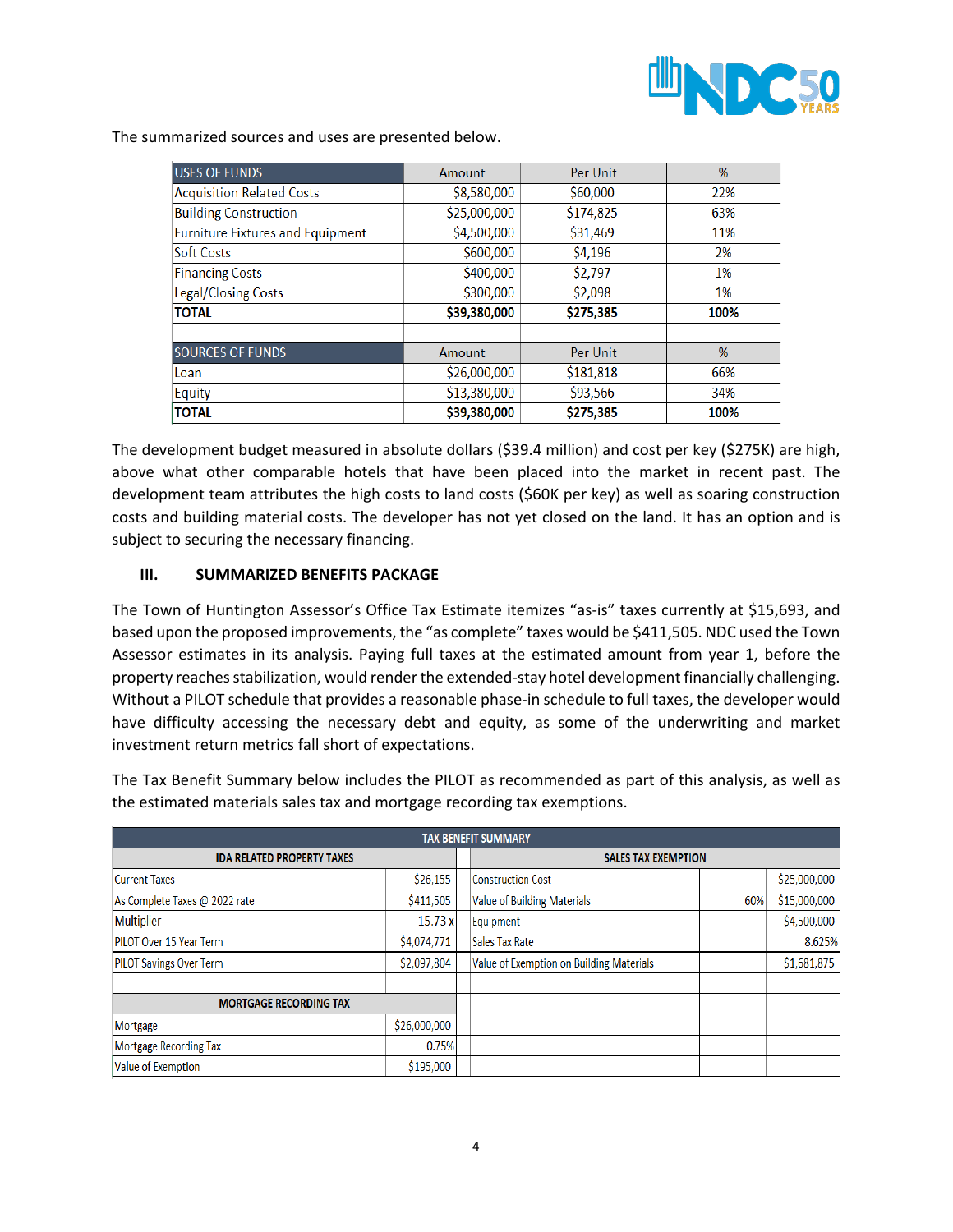

The proposed PILOT schedule, as detailed in Appendix 1, commences at a 90% abatement for the first two operating years before decreasing to 50% in the third year, after which it phasesin evenly at 4.0% annually over the balance of the 15-year period.

With the PILOT and the abatement schedule, the tax increment is significant. The PILOT increases revenue to the taxing jurisdictions by more than 200% in the first year (the base tax is \$15.6K and the first year PILOT payment is \$55.2K). Over \$4.0 million in real estate tax revenue is realized over the 15-year term. The average annual PILOT (\$271K) paid over the term is a 17X multiplier above the \$15.6K current real estate taxes. The PILOT paid over the term is 66% of estimated full taxes, meaning that the project realizes a 34% savings during the term.

## **IV. SUMMARY OF NDC ANALYSIS**

NDC based its analysis on revenue assumptions by averaging the numbers provided by the Developer in the original IDA application and those seen in the HVS Consulting report. HVS Consulting prepared a Market Study dated May 12, 2022, for the proposed hotel project. As part of this analysis, NDC reviewed the report and compared the income and expense projections and assumptions from the market study with those submitted by the developer as part of the IDA application process. There are some major differences between the two resulting from different combinations of anticipated occupancy and average daily rates. HVS Consulting assumptions are more in line with the industry operating without COVID-19, whereas the Developer's numbers give COVID-19 factors heavier consideration. To reconcile the difference, NDC used a mid-range between the reported average daily rate (ADR), occupancy assumptions, and Revenue Per Available Room (RevPAR).

The development is projected to stabilize in year three of the projections contained in the market study, whereas the developer submitted projections have the occupancy rate increasing continuously through years 1-20. During years 1-4 in the developer's proforma, the estimated occupancy rates and resulting Revenue Per Available Room (RevPAR) of vary significantly from what is reported in the market study. According to the Developer, those variations are a result of COVID-19 and its effects on the hotel industry. By projected year fifteen, the developer's occupancy rates, ADRs, RevPARs, and operating expenses are more closely aligned other comparable developments as reported in the HVS Market Study. The income, operating expense assumptions and reserves reflected in the proforma, reviewed as part of this analysis, are less what was reported for comparable properties in the HVS study. As a result, NDC adjusted its proforma by averaging the numbers submitted by the developer and HVS Market Study.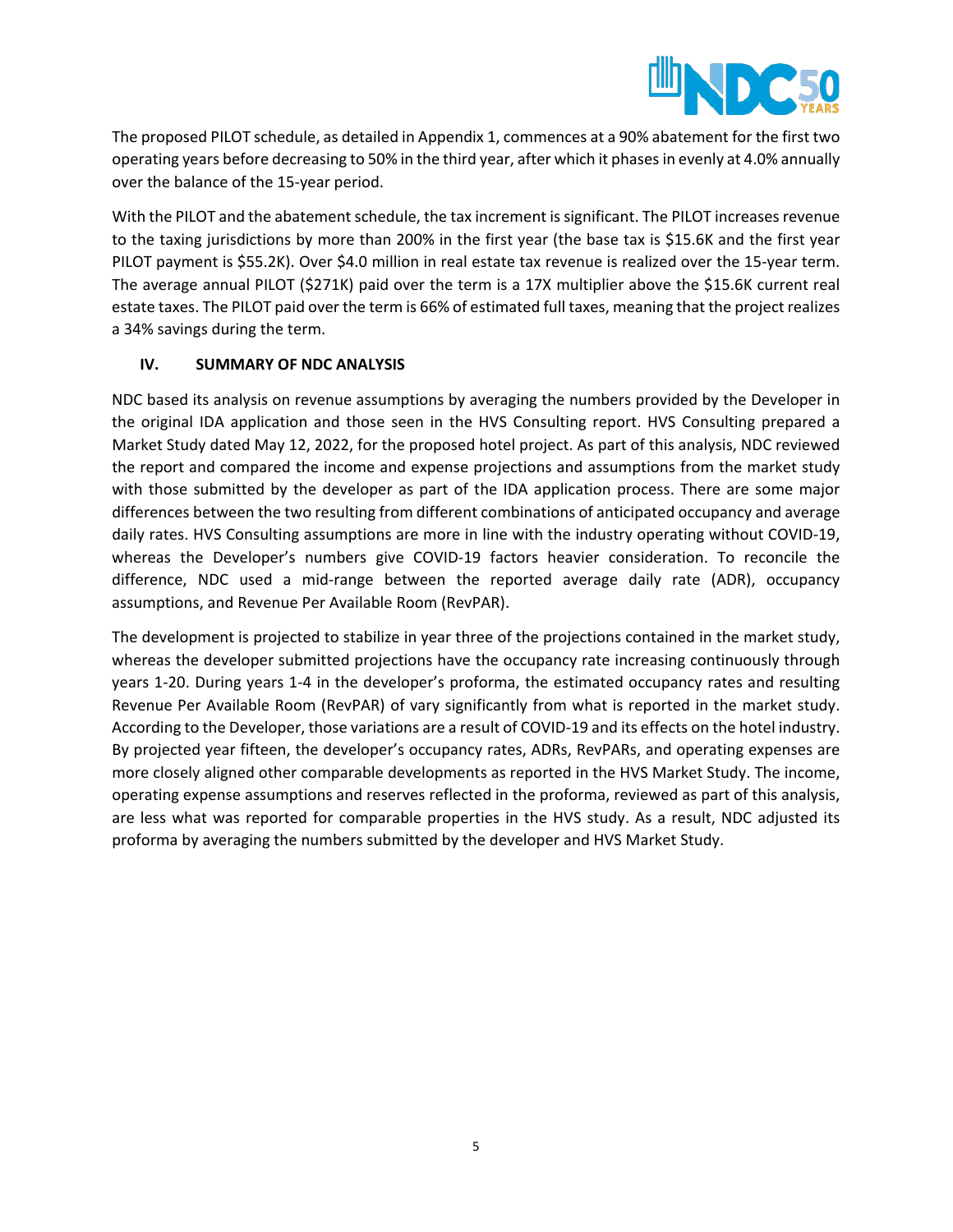

| STABILIZED OPERATING PRO FORMA (THIRD YEAR) |                      |  |                         |  |                         |  |                              |  |  |
|---------------------------------------------|----------------------|--|-------------------------|--|-------------------------|--|------------------------------|--|--|
|                                             | <b>WITHOUT PILOT</b> |  | <b>WITH 15 Yr PILOT</b> |  | <b>WITH 15 Yr PILOT</b> |  |                              |  |  |
|                                             |                      |  |                         |  | (Average Over Term)     |  |                              |  |  |
| <b>Department Revenue</b>                   | \$7,661,182          |  | \$7,661,182             |  | \$7,661,182             |  |                              |  |  |
| Other Income                                | \$101,502            |  | \$101,502               |  | \$101,502               |  |                              |  |  |
| <b>Gross Income</b>                         | \$7,762,684          |  | \$7,762,684             |  | \$7,762,684             |  |                              |  |  |
| <b>Departmental Expenses</b>                | (\$1,802,495)        |  | (\$1,683,177)           |  | (\$1,683,177)           |  |                              |  |  |
|                                             |                      |  |                         |  |                         |  |                              |  |  |
| <b>Undistributed Dept Expenses</b>          | ( \$2,080,399)       |  | ( \$2,080,399)          |  | ( \$2,080,399)          |  |                              |  |  |
| <b>Gross Profit</b>                         | \$3,879,789          |  | \$3,879,789             |  | \$3,879,789             |  |                              |  |  |
| <b>Management Fee</b>                       | ( \$271,694)         |  | ( \$271,694)            |  | (271, 694)              |  |                              |  |  |
| <b>Net Income</b>                           | \$3,369,253          |  | \$3,369,253             |  | \$3,369,253             |  |                              |  |  |
| Insurance                                   | ( \$90,000)          |  | ( \$90,000)             |  | ( \$90,000)             |  |                              |  |  |
| <b>RE Taxes/PILOT</b>                       | ( \$411, 505)        |  | ( \$213, 599)           |  | (271, 651)              |  |                              |  |  |
| Reserve                                     | ( \$310, 507)        |  | ( \$310, 507)           |  | ( \$310, 507)           |  |                              |  |  |
|                                             |                      |  |                         |  |                         |  |                              |  |  |
| <b>EBITDA</b>                               | \$2,557,241          |  | \$2,755,147             |  | \$2,697,095             |  |                              |  |  |
| <b>Debt Service</b>                         | ( \$1,674,883)       |  | ( \$1,674,883)          |  | ( \$1,674,883)          |  |                              |  |  |
| <b>Cash Flow</b>                            | \$882,358            |  | \$1,080,264             |  | \$1,022,211             |  |                              |  |  |
|                                             |                      |  |                         |  |                         |  |                              |  |  |
| <b>METRICS</b>                              | <b>WITHOUT PILOT</b> |  | <b>WITH 15 Yr PILOT</b> |  | <b>WITH 15 Yr PILOT</b> |  | <b>Typical in Market for</b> |  |  |
|                                             |                      |  |                         |  | (Average Over Term)     |  | <b>Comparable Projects</b>   |  |  |
| <b>DCR</b>                                  | 1.53                 |  | 1.64                    |  | 1.61                    |  | >1.25                        |  |  |
| Cash on Cash                                | 7%                   |  | 8%                      |  | 8%                      |  | $>8\%$                       |  |  |
| <b>Yield to Cost</b>                        | 6%                   |  | 7%                      |  | 7%                      |  | $>8\%$                       |  |  |
| <b>Levered IRR</b>                          | 12%                  |  | 14%                     |  | 14%                     |  | >15%                         |  |  |

Financial returns from the project, with the proposed PILOT schedule as projected, are modest yet sufficient to establish financial feasibility. Commercial hotel developments, due to a higher risk profile, typically require higher return metrics than a residential development. Without the proposed PILOT schedule, the development is marginal and challenging to assemble the requisite capital stack.

### **V. BENEFIT SUMMARY**

The below analysis shows a positive net public value. Besides factoring the PILOT increment, NDC included the Suffolk County hotel occupancy tax, at 3% of the per-diem rental rate charged for each room, in its analysis of the project public benefit. The project benefit are savings realized from the PILOT as well as the exemptions on the mortgage recording tax and sales tax on building materials.

| <b>BENEFIT SUMMARY</b>                                  |             |             |
|---------------------------------------------------------|-------------|-------------|
| PILOT Over 15-Year Term                                 | \$4,074,771 |             |
| Hotel Tax Paid Over 15-Year Term                        | \$3,895,518 |             |
| <b>Total Public Benefit from Project</b>                |             | \$7,970,289 |
|                                                         |             |             |
| <b>Sales Tax Exemption</b>                              | \$1,681,875 |             |
| Mortgage Recording Tax Exemption                        | \$195,000   |             |
| RE Property Tax Savings through 15-Year PILOT           | \$2,097,804 |             |
| <b>Total Project Financial Benefit from IDA Package</b> |             | \$3,974,679 |
|                                                         |             |             |
| <b>Public Benefits In Excess of Project Benefit</b>     |             | \$3,995,611 |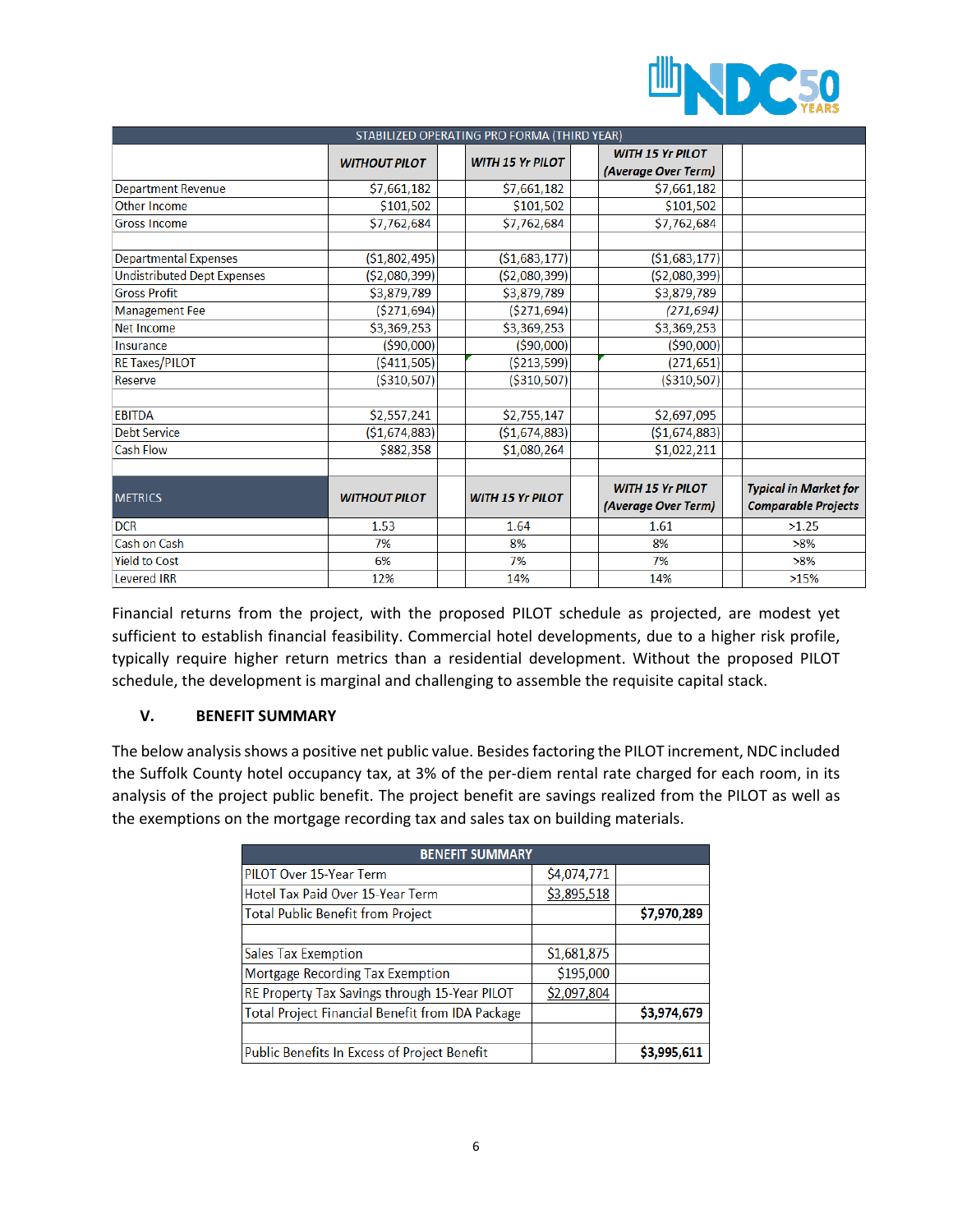



Not captured in the above graph are the new jobs to be created and intangible benefits of the proposed project. The applicant expects thirty-two full-time equivalent jobs related to operations. The project will also revitalize an empty and under-utilized property in Melville, and as a hotel development, there is no additional burden to the local school district. The project will help bring tourism to the area and provide much-needed hotel services to the area.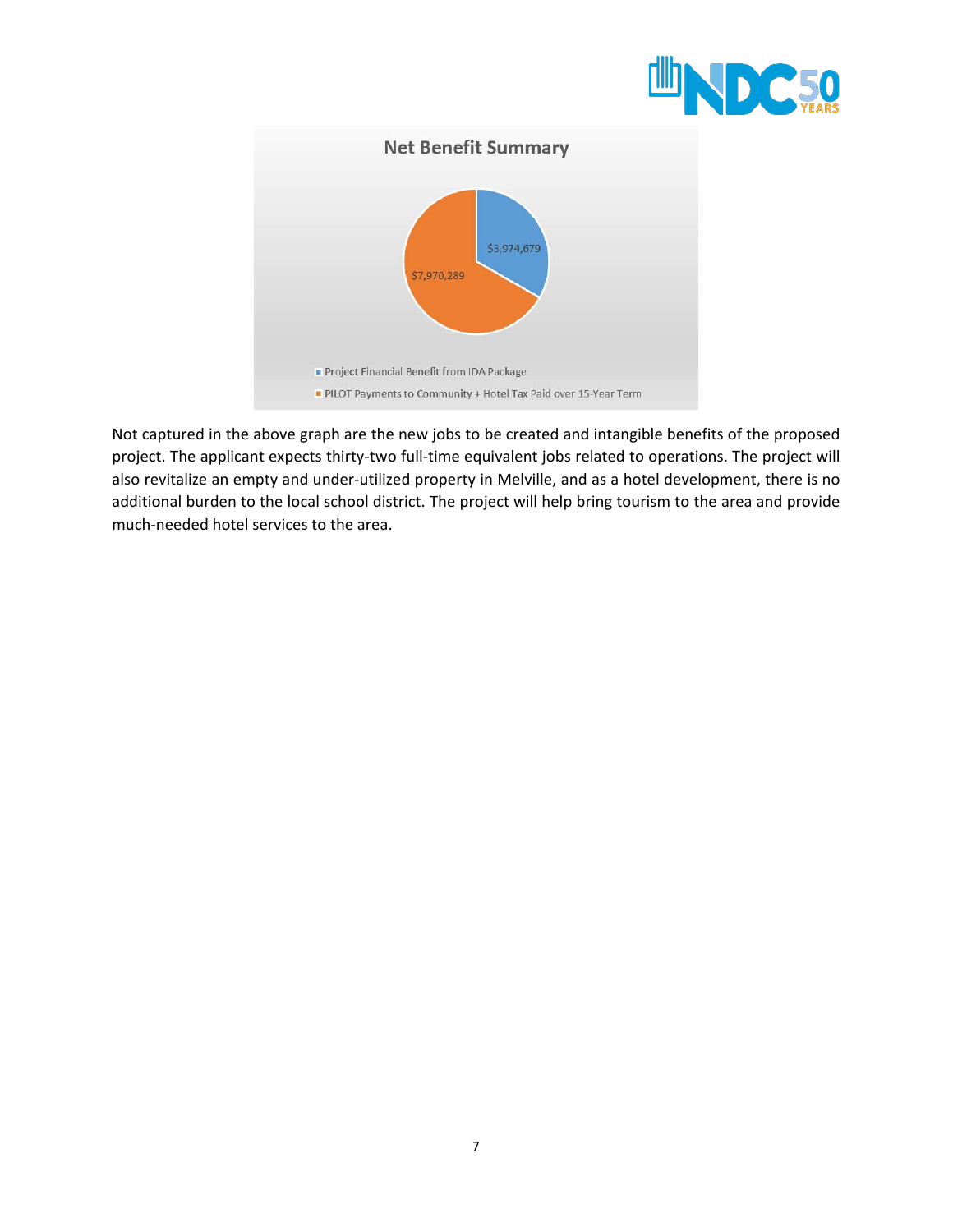

#### **APPENDIX 1: PILOT STRUCTURE**

|                          | <b>Tax Assumptions</b> |                             |                   |                  |                   |                           |             |
|--------------------------|------------------------|-----------------------------|-------------------|------------------|-------------------|---------------------------|-------------|
| <b>Hotel Rooms</b>       |                        | 143                         |                   |                  |                   |                           |             |
| <b>Base Taxes</b>        |                        | \$15,693                    |                   |                  |                   |                           |             |
| <b>Improvement Taxes</b> |                        | \$395,812                   |                   |                  |                   |                           |             |
| As Complete Taxes        |                        | \$411,505                   |                   |                  |                   |                           |             |
| <b>Taxes Per Unit</b>    |                        | \$2,878                     |                   |                  |                   |                           |             |
|                          |                        |                             |                   |                  |                   |                           |             |
|                          |                        |                             |                   | 15 Year Schedule |                   |                           |             |
| Year                     | <b>Base Taxes</b>      | Improvement<br><b>Taxes</b> | <b>Full Taxes</b> | Abatement        | <b>Savings</b>    | <b>PILOT</b>              | Increment   |
| Construction             | \$15,693               |                             |                   |                  |                   | \$15,693                  |             |
| Construction             | \$15,693               |                             |                   |                  |                   | \$15,693                  |             |
| 1                        | \$15,693               | \$395,812                   | \$411,505         | 90%              | ( \$356, 231)     | \$55,274                  | \$39,581    |
| $\overline{2}$           | \$15,693               | \$395,812                   | \$411,505         | 90%              | ( \$356, 231)     | \$55,274                  | \$39,581    |
| 3                        | \$15,693               | \$395,812                   | \$411,505         | 50%              | ( \$197, 906)     | \$213,599                 | \$197,906   |
| 4                        | \$15,693               | \$395,812                   | \$411,505         | 46%              | ( \$182, 682)     | \$228,823                 | \$213,130   |
| 5                        | \$15,693               | \$395,812                   | \$411,505         | 42%              | ( \$167,459)      | \$244,046                 | \$228,353   |
| 6                        | \$15,693               | \$395,812                   | \$411,505         | 38%              | ( \$152, 235)     | \$259,270                 | \$243,577   |
| 7                        | \$15,693               | \$395,812                   | \$411,505         | 35%              | ( \$137,012)      | \$274,493                 | \$258,800   |
| 8                        | \$15,693               | \$395,812                   | \$411,505         | 31%              | ( \$121,788)      | \$289,717                 | \$274,024   |
| 9                        | \$15,693               | \$395,812                   | \$411,505         | 27%              | (\$106,565)       | \$304,940                 | \$289,247   |
| 10                       | \$15,693               | \$395,812                   | \$411,505         | 23%              | ( \$91,341)       | \$320,164                 | \$304,471   |
| 11                       | \$15,693               | \$395,812                   | \$411,505         | 19%              | ( \$76, 118)      | \$335,387                 | \$319,694   |
| 12                       | \$15,693               | \$395,812                   | \$411,505         | 15%              | ( \$60, 894)      | \$350,611                 | \$334,918   |
| 13                       | \$15,693               | \$395,812                   | \$411,505         | 12%              | ( \$45,671)       | \$365,834                 | \$350,141   |
| 14                       | \$15,693               | \$395,812                   | \$411,505         | 8%               | ( \$30,447)       | \$381,058                 | \$365,365   |
| 15                       | \$15,693               | \$395,812                   | \$411,505         | 4%               | ( \$15, 224)      | \$396,281                 | \$380,588   |
|                          | \$235,395              | \$5,937,180                 | \$6,172,575       |                  | (\$2,097,804)     | \$4,074,771               | \$3,839,376 |
|                          |                        |                             |                   |                  | 34% of full taxes | 66% of full taxes         |             |
|                          |                        |                             |                   |                  |                   | \$271,651 annual avg.     |             |
|                          |                        |                             |                   |                  |                   | \$1,900 per unit annually |             |